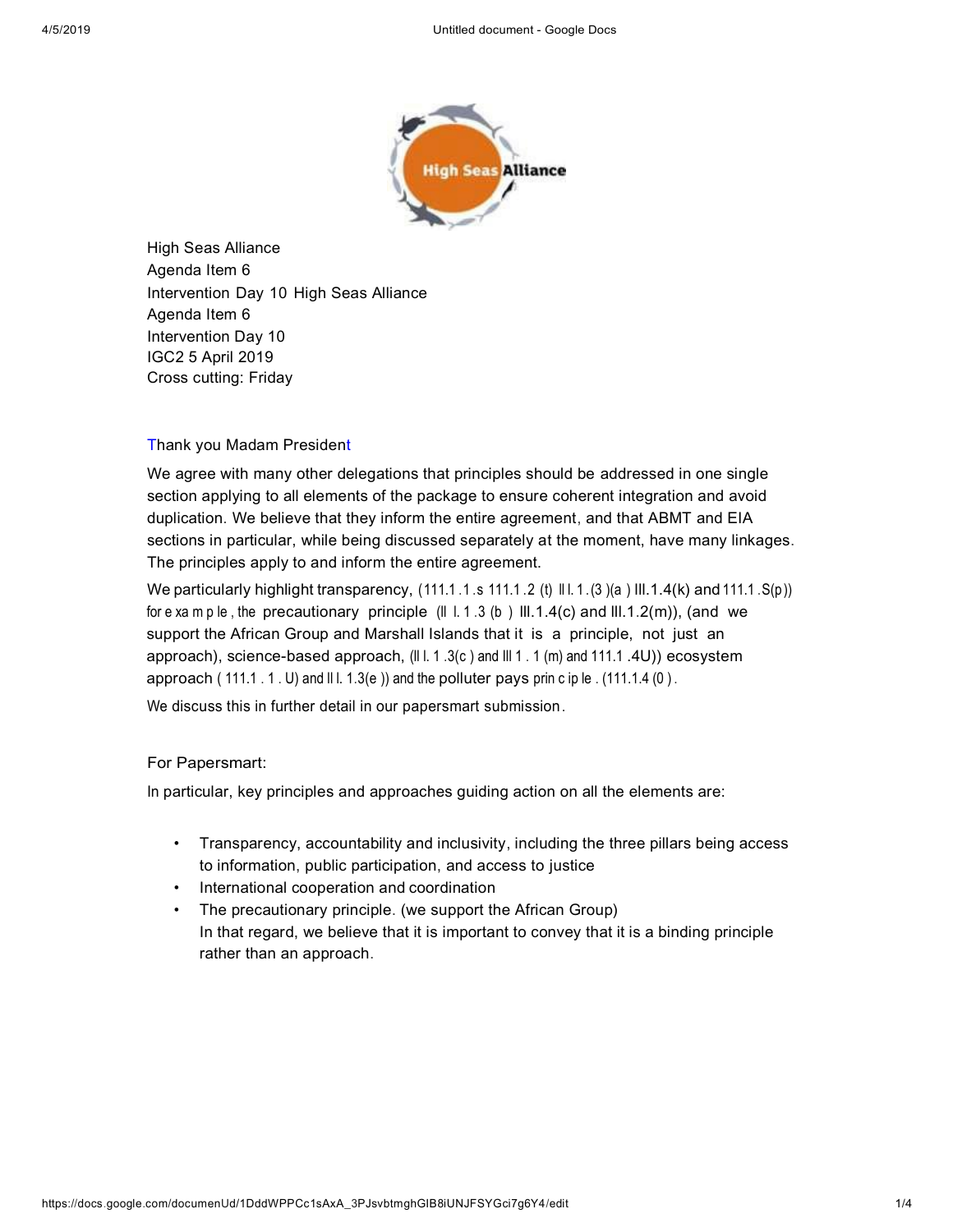- Science based approach and use of best available science, riformation and traditional knowledge
- The ecosystem approach
- The polluter pays principle
- The protection, preservation and restoration of the marine environment, including ecologically significant, rare or fragile ecosystems as well as the habitats of depleted, threatened or endangered species and other forms of marine life.
- Intra and intergenerationalequity
- stewardship on behalf of present and future generations in their management of marine resources and activities affecting biodiversity in ABNJ.

### Scope of Application

With respect to Scope of Application, and 2.1 on geographical scope, on (1), as phrased, we suggest that it read: "The provisions of this instrument apply to [activities conducted in or that have effects on] areas beyond national jurisdiction."

On the Relationship of Instrument to the Convention and other instruments

On Paragraph 4, on Relationship of Instrument to the Convention and other instruments, we reiterate the recommendation by many delegations to have this covered in one place applicable to the entire agreement

For sub-paragraph 2, we prefer Option II, which mirrors the language found in UN GA resolutions 69/292 and 72/249. As many delegations have noted, that is the agreed language which governs the relationship with regional and sectoral organizations.

We agree with the Marshall Islands that it is helpful to understand "not undermining" as "not undermining *the effectiveness of* existing relevant legal instruments and frameworks" as this understanding is consistent with the use of that term in the Fish Stocks Agreement. We believe this is our lodestar (a useful analogy as that is a star that is used to guide the course of a ship).

Thank you Madam President

IGC2 5 April 2019 Cross cutting: Friday

#### Thank you Madam President

We agree with many other delegations that principles should be addressed in one single section applying to all elements of the package to ensure coherent integration and avoid duplication. We believe that they inform the entire agreement, and that ABMT and EIA sections in particular, while being discussed separately at the moment, have many linkages. The principles apply to and inform the entire agreement.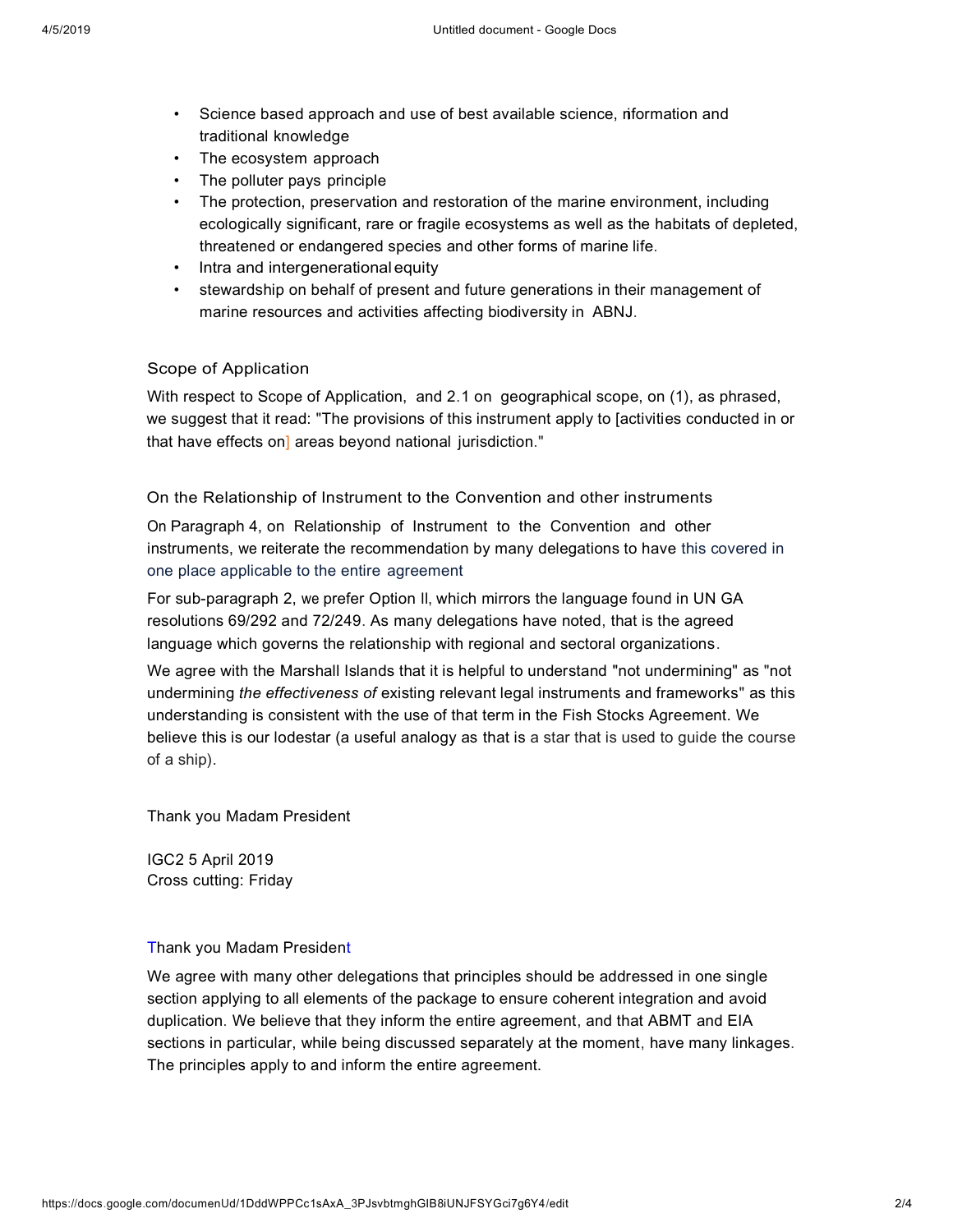We particularly highlight transparency,  $(111.1 .1.5 111.1 .2 (t) \parallel 1.1.6(3)(a) \parallel 1.1.4(k)$  and  $\parallel 1.1.5(p)$ ) for example, the precautionary principle (II I.1.3(b) III.1.4(c) and III.1.2(m)), (and we support the African Group and Marshall Islands that it is a principle, not just an approach), science-based approach, (III. 1.3(c) and III 1.1 (m) and 111.1 .4U)) ecosystem approach  $(111.1.1.1)$  and  $[II.1.3(e)]$  and the polluter pays prin ciple.  $(111.1.4(0))$ .

We discuss this in further detail in our papersmart submission.

### For Papersmart:

In particular, key principles and approaches guiding action on all the elements are:

- Transparency, accountability and inclusivity, including the three pillars being access to information, public participation, and access to justice
- International cooperation and coordination
- The precautionary principle. (we support the African Group) In that regard, we believe that it is important to convey that it is a binding principle rather than an approach.
- Science based approach and use of best available science, information and traditional knowledge
- The ecosystem approach
- The polluter pays principle
- The protection, preservation and restoration of the marine environment, including ecologically significant, rare or fragile ecosystems as well as the habitats of depleted, threatened or endangered species and other forms of marine life.
- Intra and intergenerationalequity
- stewardship on behalf of present and future generations in their management of marine resources and activities affecting biodiversity in ABNJ.

# Scope of Application

With respect to Scope of Application, and 2.1 on geographical scope, on (1), as phrased, we suggest that it read: "The provisions of this instrument apply to [activities conducted in or that have effects on] areas beyond national jurisdiction."

# On the Relationship of Instrument to the Convention and other instruments

On Paragraph 4, on Relationship of Instrument to the Convention and other instruments, we reiterate the recommendation by many delegations to have this covered in one place applicable to the entire agreement

For sub-paragraph 2, we prefer Option 11, which mirrors the language found in UN GA resolutions 69/292 and 72/249. As many delegations have noted, that is the agreed language which governs the relationship with regional and sectoral organizations .

We agree with the Marshall Islands that it is helpful to understand "not undermining" as "not undermining *the effectiveness of* existing relevant legal instruments and frameworks" as this understanding is consistent with the use of that term in the Fish Stocks Agreement. We